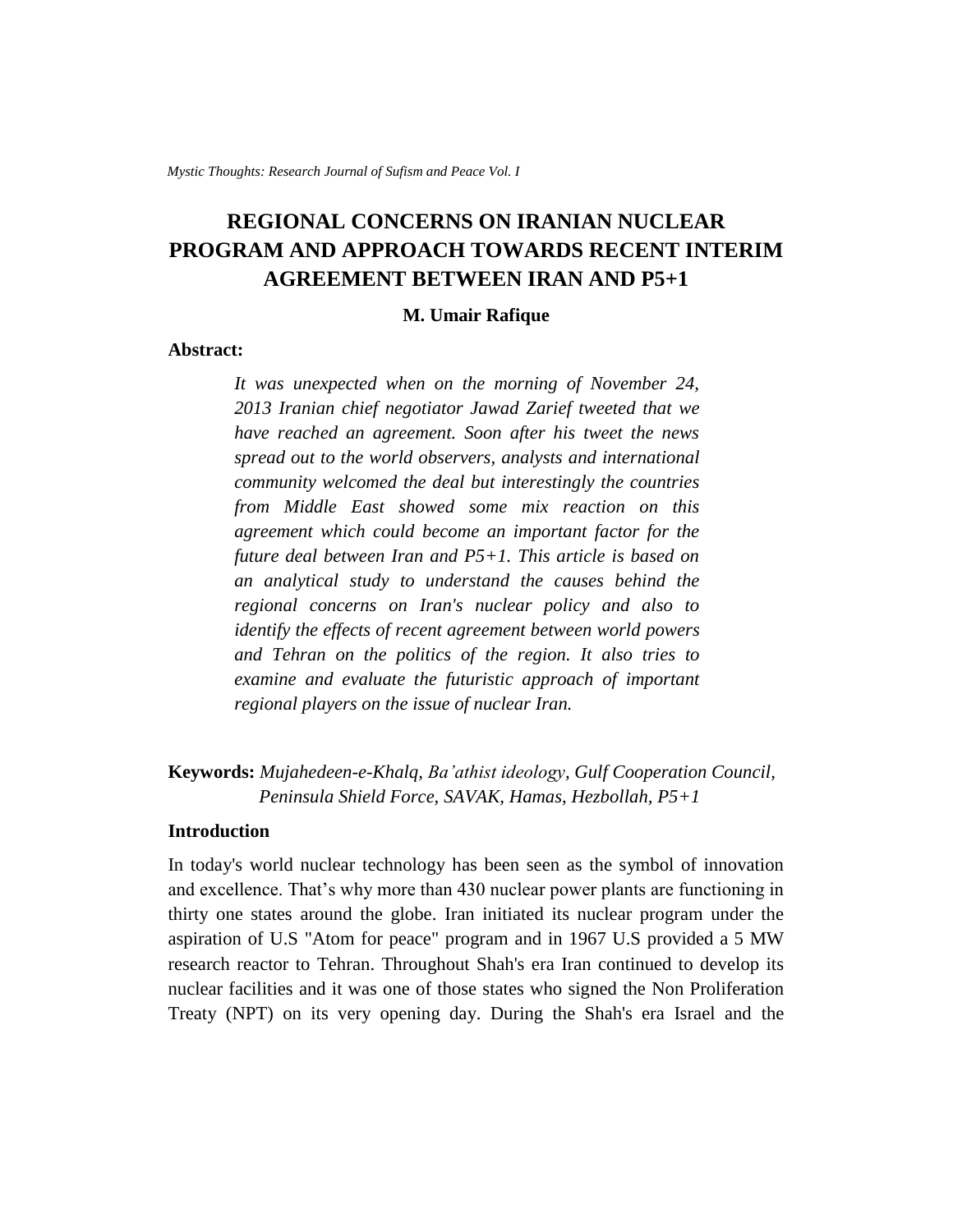Regional Arab monarchs had raised no resentment on Iran's well-known nuclear program. As member of the NPT, the Gulf Cooperation Council (GCC) acknowledged Iran's right to develop a peaceful nuclear program and in that particular time they had no excuse to doubt its nonviolent exercise. Besides Israel, the regional realms changed their posture regarding Iran's nuclear program in the beginning of  $21<sup>st</sup>$  century, when Iranian opposition group Mujahedeen-e-Khalq (MEK) claimed that Iran is working on a clandestine nuclear program. Iran's growing nuclear facilities and lack of transparency in its nuclear strategy produced unfathomable fear among the neighboring countries. Even though Iran has barely finished its first nuclear power plant in 2010 but still Israel and these Arab peninsula states are unconformable with the dimension of Iranian nuclear program.

### **The Roots of Tensions between Iran and Gulf States**

However, interrupting this history are phases of strain between the GCC Countries and Iran.

Till now, Iranian authorities are not willing to negotiate with UAE to solve the issue regarding these islands, which further strict the relations between Iran and its neighboring states. Subsequent to the revolt Khomeini further expanded Shia ruling premises and tried to extend the rebellion to other regional states by tagging all the governments in the region as un-Islamic. Under the Ayatollah's Ideology, Tehran played a major part in political uprising in Kuwait and Saudi Arabia and a coup plot in Bahrain. The Iranian administration still keen to inflict Iranian supremacy in the Middle East and refuses to give in control of the occupied islands to the UAE.

Tehran's destabilizing influence force the neighboring Sunni monarchs to draw nearer to Iraqi dictator in order to join forces against a common threat knowing that Iran is imagining itself as a superpower in the region. Furthermore, the Arabian realms were bothered when the Iraq-Iran conflict broke out. Because of this conflict Arab States formed the alliance in the shape of Gulf Cooperation Council (GCC) to create a combined security organization. Soon after forming alliance the GCC proclaimed that it would a take impartial stance on this regional conflict. The GCC states blamed Iran as the major reason behind the revolt in the Arabian Gulf States. In other incidents, disturbances during the annual Hajj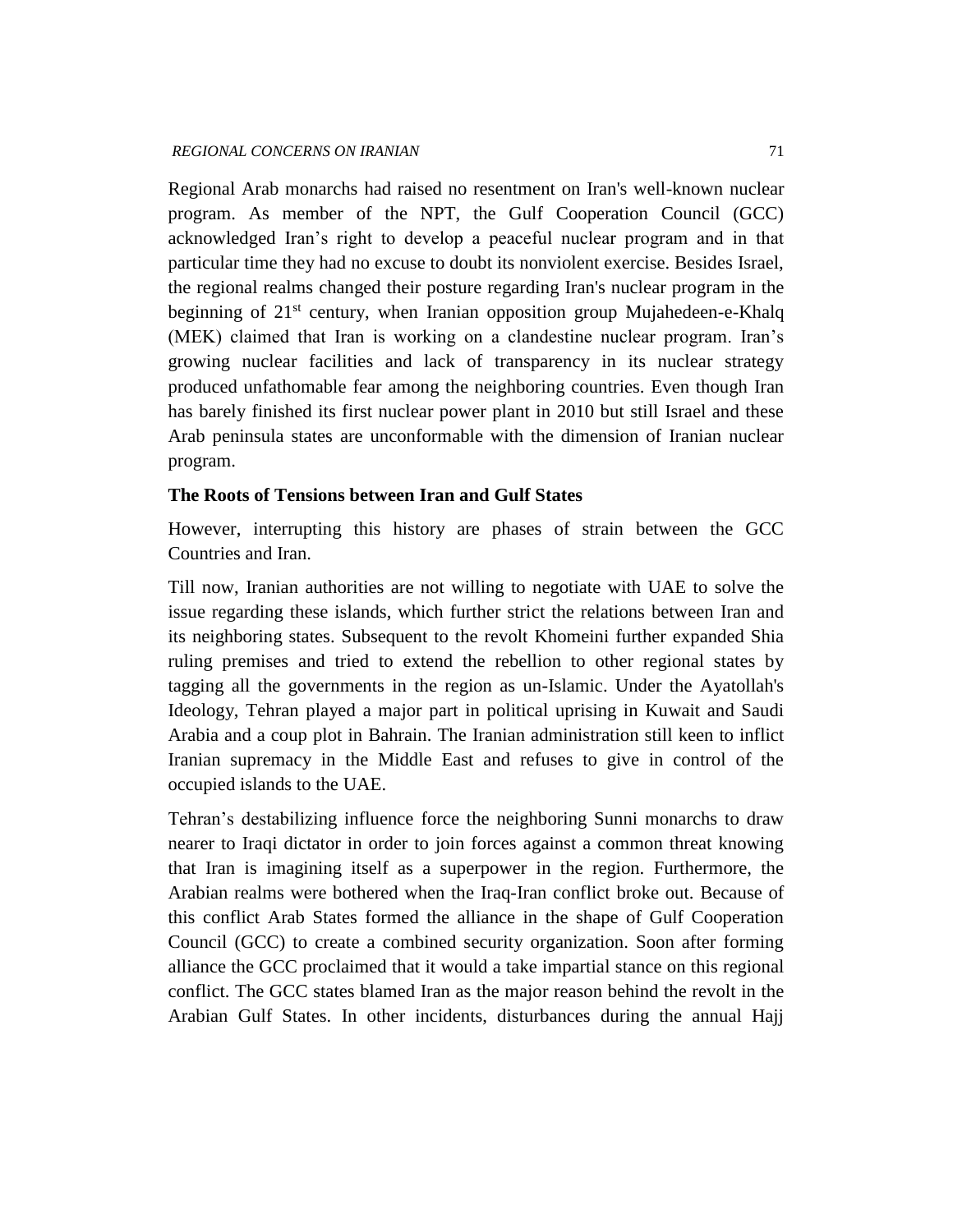pilgrimage in Saudi Arabia by shia minority was also considered as Tehran backed conspiracy to weaken the kingdom. The suspicions within the GCC further aggravated when Kuwait was attacked in December 1983.

From the 80s to the present, Bahrain and Kuwait having a significant Shiite population frequently show apprehensions that Tehran is motivating turmoil among Shiites, emphasizing reservations about their domestic stability. Recently, Egypt, Yemen and Morocco have spelt similar anxiety. Tehran also utilizes non sate actors (Hezbollah & Others) which played their part as a threat to those international and regional players which have hostile relations with Iran. Others view Iran's regional aspirations in a broader sense. In addition, the relationship between the United States and the GCC countries is also a reason of tension between Iran and its neighboring countries. Certainly, there is a power struggle in the region among Iranian aliens (Syria, Hezbollah & Hamas) and Arab states which are ruled by Sunni monarchs. At the beginning of this decade relations between Bahrain and Iran became more uptight as a result of rebellion by Shiites in Bahrain which was allegedly backed by Iran and successfully overwhelmed after the deployment of Peninsula Shield Force (PSF) troops. Consequently, it is widely believed that if Tehran succeeds to attain nuclear arsenals then the balance of power will be shifted towards Iran which is not good for regional stability and clearly un-acceptable for the regional states.

#### **Nuclear Weapons Program and Shiite Factor**

Iran's allegedly violent nuclear agenda is a big concern for the region, particularly for the Sunni monarchs who believe that Tehran's primary policy is to promote the Shiite dominance in the region. In 2010, Wiki Leaks claimed that Jordan and Saudi Arabia had asked United States to halt the Iran's nuclear program, by force if necessary.

The question arises or to why do GCC states fear Iran's nuclear program more than Israel's was in the 1960s? As the vital nexus of oil production and transshipment, the region is a financial hub for the international economy. All of the Gulf States reliance on the security of the oil markets for their revenues; hence stability of the region is necessary for these states.

First, it is widely believed that in case of unsuccessful negotiations between Iran and P5+1, Washington or Tel Aviv could take preventive military action against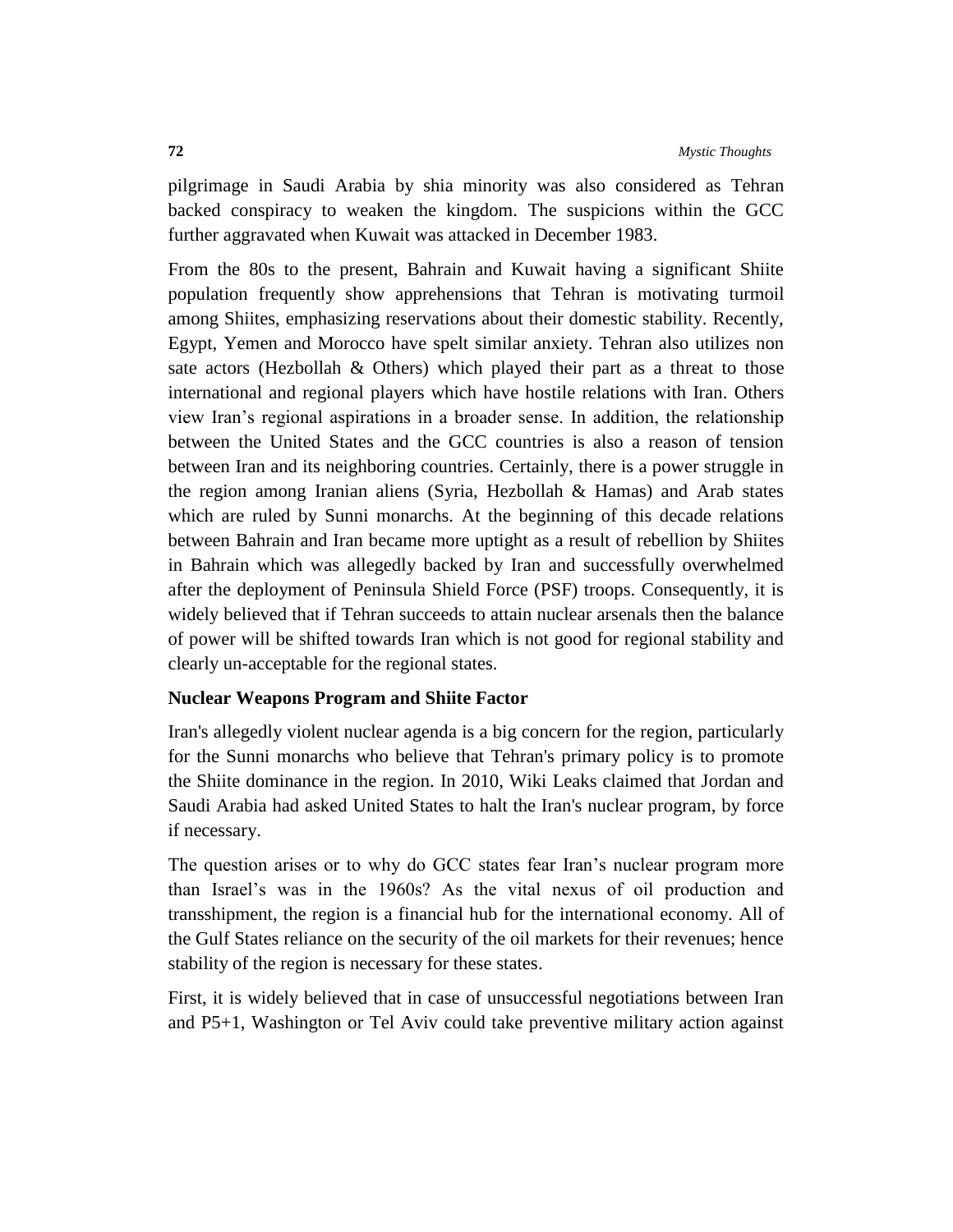Iran's nuclear facilities. Particularly, Israel has a past of such measures, when it shattered nuclear amenities in Iraq in 1981 and Syria in 2007 with targeted airstrikes. Moreover the Israeli air force had carried out drills which appear as a replicate a situation in which they would attack the Iranian enrichment sites. In the case of armed conflict between Iran and Israel or the U.S, the rest of the region especially Arab states have no wish to become wedged in the crossfire, militarily or politically.

Secondly, these states commonly fear that with nuclear weapons Iran would adopt more hostile policies for the political superiority in the region. Therefore GCC fears that, if Tehran succeeds to gain a nuclear weapon then it would dominate the region and stand up to the pressure of the U.S and the other powers; after neutralizing the western pressure it would intervene more in the affairs of neighboring countries and the region's economic interests. This could have a destabilizing effect on the political stability of moderate regimes in the Middle East.

Thirdly, Arab monarchs believe that nuclear armed Iran would embark the nuclear arm race in the region and it further intensifies the brittle Sunni-Shiite variance in the region. The scenario could promote the Shiite residents in Sunni dominated states to adobe the antagonistic means for government change, which destabilize the domestic situations in an already fragile region. Some of the reports published in western media suggest that Saudis have been taken on board by the Israelis in case they decide to strike Iranian nuclear installations and therefore, Saudis have already given a green signal to Israel for using its airspace to strike Iran (Tomlinson, 2010). There is an implicit unity of views between the regional and western powers that Tehran must be prohibited from gaining nuclear weapons, and in case of diplomatic failure other alternatives like economic sanctions or a military action should be utilize to stop Iran from attaining nuclear arms capability.

Because of the above mentioned causes, Iran's nuclear program is professed as a grave menace to the stability and balance of power for the entire region. Therefore, regional states utilize all political and diplomatic platforms to highlight the issue of Iranian nuclear program. Furthermore, some of these states also declared to expand their nuclear programs on the similar levels to Iran as a way to balance the regional dynamics.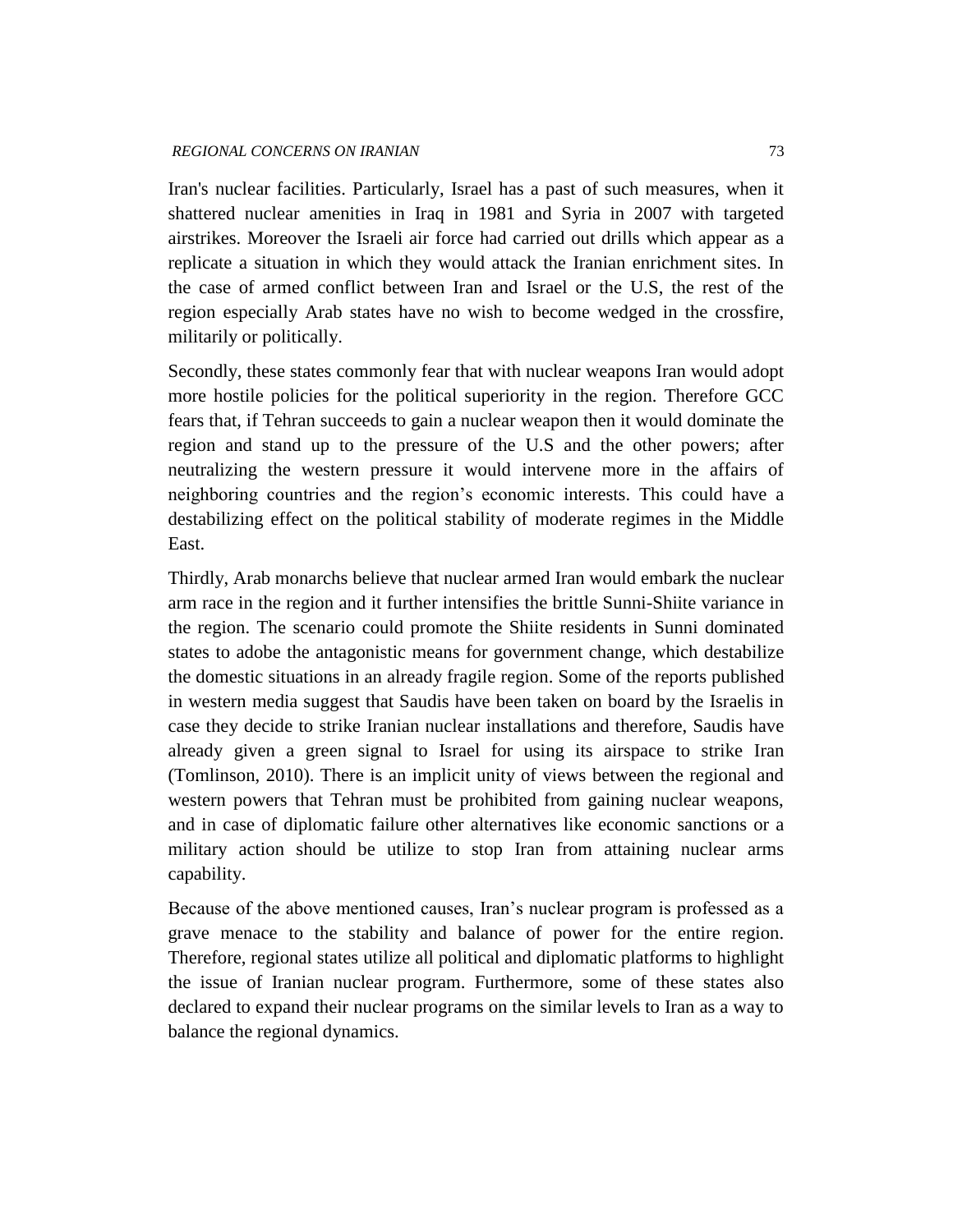## **Israel's Perception on Iran's Nuclear Program**

Israel had good relations with Iran throughout the Reza Shah Pahlavi's era. Israel provided the Shah with weapons and trained his secret police, the infamous SAVAK, and Iran provided Israel with oil, even during the Arab oil embargo after the October 1973 War (Parsi, 2007). After the fall of Reza Shah's monarchy, Israel changed its policies for Iran and new regime became a hazard for Tel Aviv because of its ideological and military support for creation of Hezbollah, which later become an eminent threat for the U.S and Israel in Middle East region. The relation between both states became more hostile when Iranian authorities started to openly support Palestinian Jihadist groups (Hamas and Palestine Islamic Jihad).

Israeli authorities' claims that Iran with nuclear weapons could become more vulnerable for Tel Aviv, it might provide a nuclear umbrella to its supported proxy groups, and probably provide them nuclear arsenals.

Israeli defense analysts showed diverse concerns on Tehran's acquirement of nuclear arsenals.

The most basic fear, that an Iranian weapon would grant cover for Tehran and its regional associates to act more violently to Tel Aviv, is frequently articulated through the instance of Hezbollah. At present, Israeli authorities claim that Hezbollah confines its measures against Israeli territory because of terror of Israeli reprisal in Beirut.

Secondly Israeli authorities extensively believe that a nuclear weapon in the hands of Iranian cleric would only strengthen the apparent ongoing decline in Washington's regional influence. Israel considers that Tehran's quest for nuclear capabilities is the most fundamental global issue of the century, and its outcome will affect the rank of United States in international community.

Israeli authorities also believe that the without any doubt a nuclear Iran would originate further nuclear proliferation in the Middle East. Almost every Israeli strategic assessment on the issue consists of this prospect, especially its stance for Iran to halting research on nuclear technology trends such suppositions.

## **Saudi and Israeli Efforts to Sabotage the Talks**

Throughout the recent negotiations between Iran and P5+1 both (Tel Aviv  $\&$ Riyadh) played their part to sabotage the talks and convince those leading world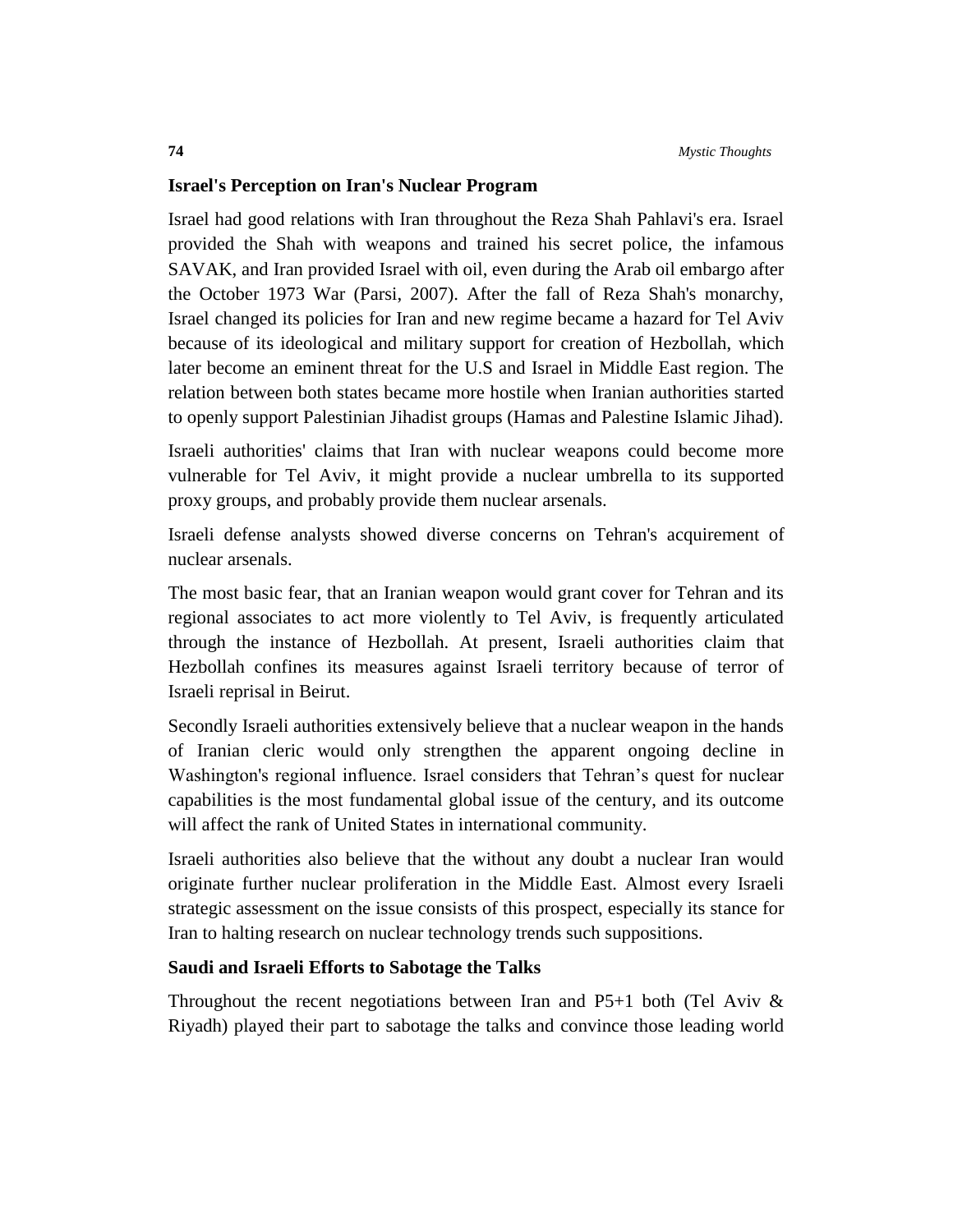powers to take a hard stance and adopt further sanctions against the Tehran. During second round of negotiations (7 to 10 November 2013) between Iran and world powers it was clearly expected that both parties has an understanding and they finally going to achieve an agreement but on very last moment France raised some unexpected concerns and backed away from the talks other members of the P5+1 were also shocked and many observers blamed France for non-compliance. Many writers claimed that in reality France sabotage the talks to save its interests in Middle East. The first reason given was that Paris has signed a multibilliondollar arms contract with Riyadh in recent months and it's also involved in strategic economic cooperation with various GCC states. Key fields of interest comprise power, water and electrical infrastructure, construction and arms deals.

Throughout the talks Israeli authorities tried hard to convince Western powers specifically U.S to adopt zero tolerance policy and made it clear that if Tehran agrees to halt its nuclear program completely then the deal could be acceptable for Tel Aviv and to achieve this goal they adopt all methods of persuasion. The delegations were sanded to Washington and European states for lobbing against expected nuclear deal and a vast media campaign against the expected deal was launched. Although these Israeli efforts were failed to prevent the agreement but still playing important part in U.S congress because the vast majority of U.S congressmen still wants to pass further sanctions against Tehran.

#### **The Interim Agreement and Reaction from GCC and Israel**

On November  $24<sup>th</sup>$  2013 Iran and P5+1 signed an interim agreement. This significant breakthrough was achieved after very long and intense negotiations. All foreign ministers from P5+1 and Iran as well as European Chief Negotiator Baroness Catherine Ashton welcomed the agreement. The accord is seen as a significant first step towards an inclusive solution to end the controversy over Iran's nuclear energy program. According to Joint Plan of Action Iran and the E3+3 aimed to wrap up the final agreement in no more than one year. According to this six months interim deal Tehran will halt ongoing development on its nuclear program and rollback major elements in return for momentary and partial relief on sanctions from the  $E3+3$ . Here are the key points of what the two sides agreed: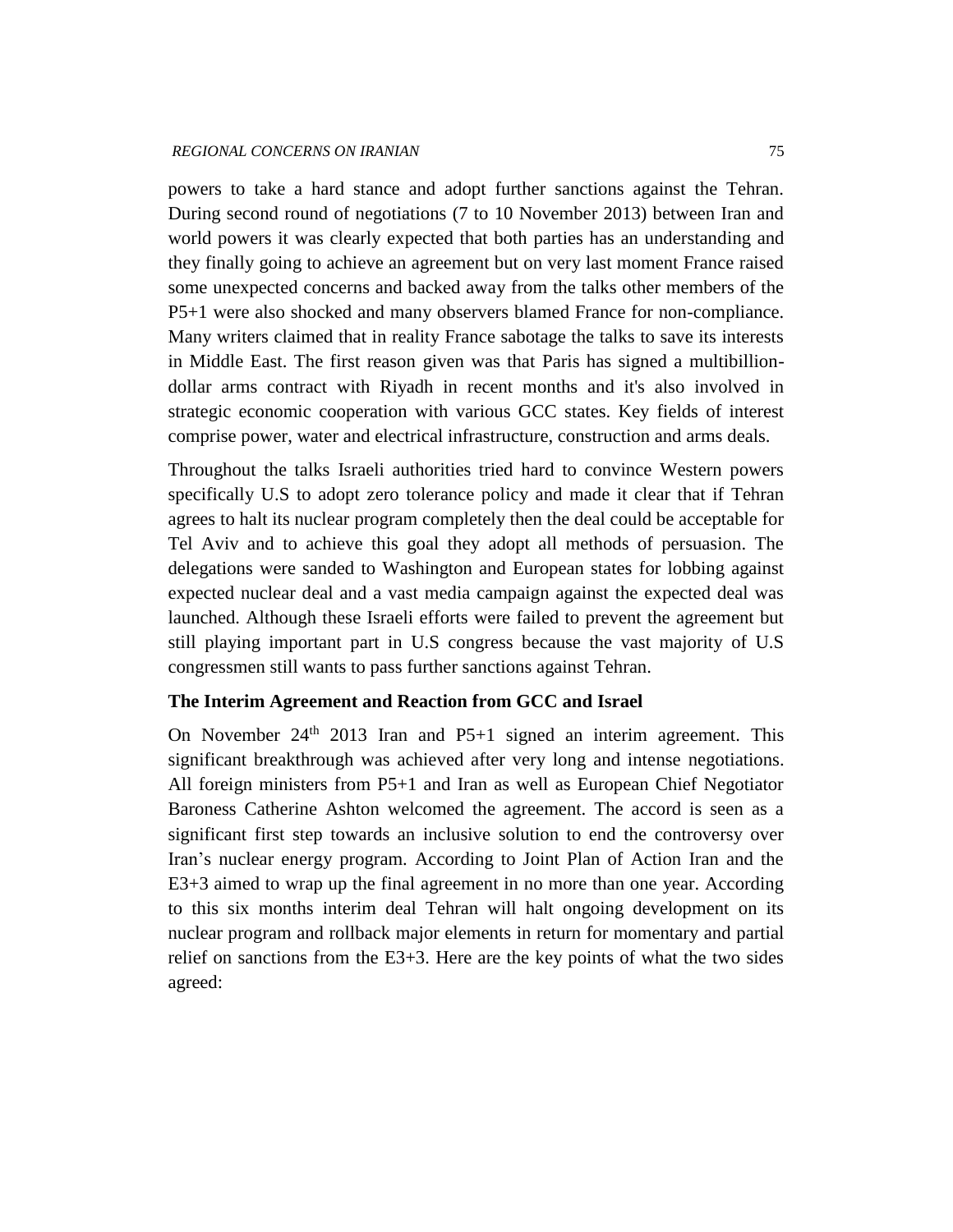For P5+1 this agreement is seen as a big win after ten years of negotiation they finally succeeded to convince Tehran to neutralize its stockpile of 20% enriched uranium, also to stop its construction work at Arak and stop installing centrifuges to its nuclear amenities.

On the other hand Tehran is happy for the recognition of its right to enrich uranium. Under the clause of this agreement Tehran has a right to enrich uranium up to 5% for its nuclear plants. This amount of enrichment is sufficient to generate electrical energy, but not sufficient for the development of nuclear weapon.

As mentioned above, the agreement was welcomed by international community but the states from the Middle East region showed mixed reactions.

## **Israeli Stance on Agreement**

Israel's reaction to the interim agreement has been constantly unwelcoming from the beginning;

The Israeli Prime Minister took this agreement very seriously and from the initiation of these negotiations he was campaigning to halt Iran's all enrichment capabilities. Many political thinkers believe that this agreement will end the efforts for the Nuclear Free Zone in the Middle East as it will pull Tel Aviv further away from the negotiation table. Another Israeli minister Naftali Bennett showed more intense response then prime minister and said.

## **Response from the GCC States**

The GCC states had showed mix reaction on Interim agreement. The early statements from Manama, Doha, Kuwait City and the Abu Dhabi have emerge in favor of this agreement, though all those kingdoms still have severe doubts in private. Only Oman appears satisfied because it played hidden role as an icebreaker among the Washington and Tehran. The initial statement from Saudi Arabian came through from its cabinet which stated that,

But as the regional Arab heavyweight and historic rivalry with Iran for power and influence Saudi Arabia sees anything that lets the pressure off Iran as a setback. The chairman of Saudi Arabia's appointed Shoura Council Abdullah al-Askar's statement is clear example of it. As he said: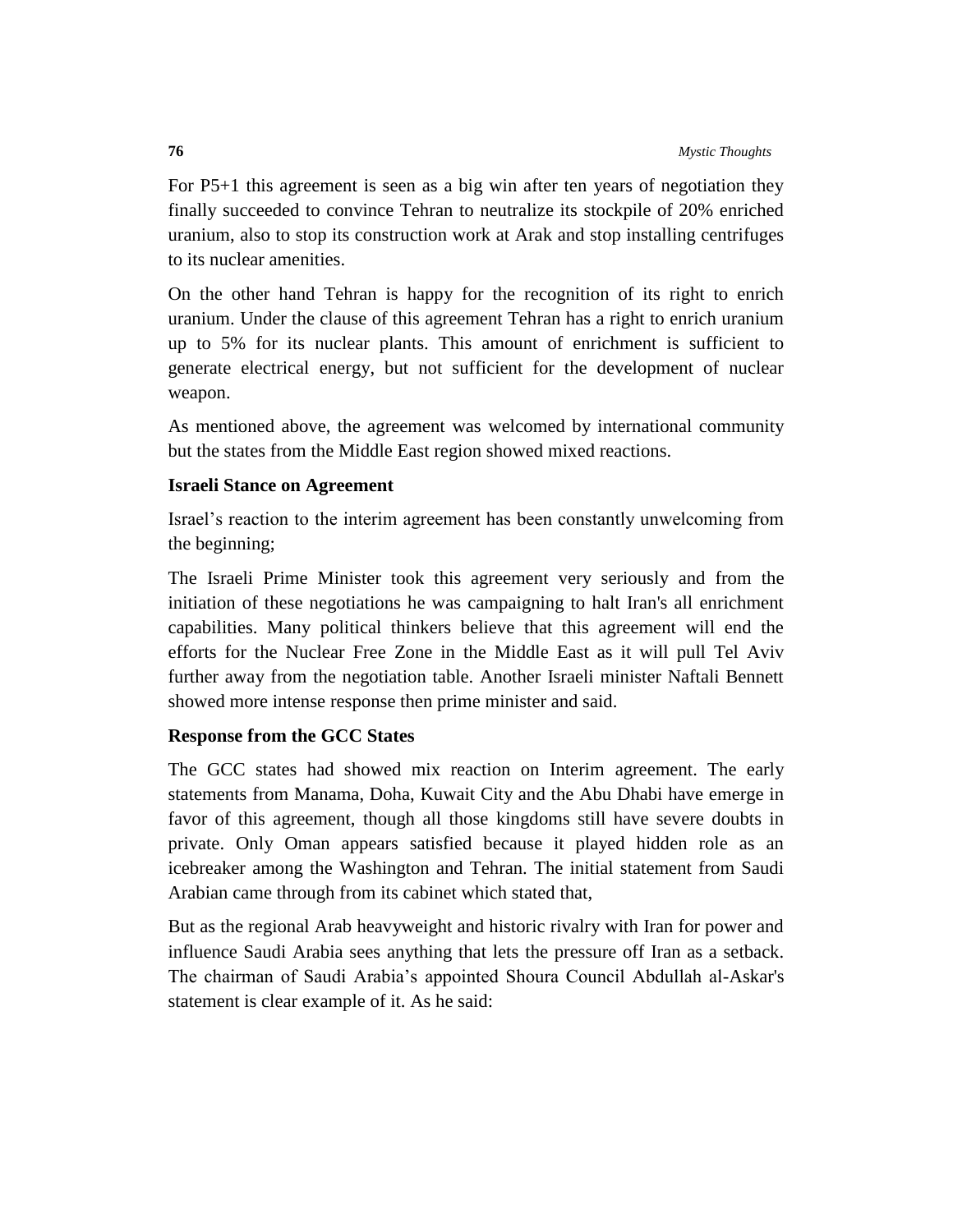On the whole, Saudi Arabia's position on the agreement seems to carry more confusion and anger than that of other GCC states. Media outlets quoting official sources said that Riyadh was "not satisfied" with the agreement, and did not understand why the US rushed toward Iran, despite the negative nature of Iran's policies in the region and toward regional states. The Saudi ambassador to London said that his country "will not stand idly by in the face of the danger posed by the Iranian nuclear program if the US, the UK and the other major powers fail to stop this program."

Saudi Arabia's anger was not eased by U.S Secretary of State John Kerry's rush to visit Saudi Arabia to reassure the kingdom, nor by US President Barack Obama's phone call to the Saudi king to brief him on the details of the agreement. A potential rapprochement between Iran and the US has already strained US-Saudi relations, and Iran remains a difficult issue for bilateral relations. Many read the Saudi rejection of a non-permanent seat on the UN Security Council as also being in protest of the Western, US-led approach towards Iran.

#### **Conclusion**

The study shows that the Gulf States are afraid of Iranian nuclear program because of its policies behind the promotion of sectarianism and policies to regain regional hegemony. On the other hand Tel Aviv is against it because of its support for Hezbollah and Hamas. The international reaction on this provisional accord among Iran and P5+1 is constructive but it is also a reality that the most of the regional states are displeased and unhappy on the agreement. Even though the initial responses from Arabian Peninsula states were quite positive but in general, private statements by the Arab officials were pretty cruel and made overwhelming outcome on Washington's intentions to resolve the issue with Tehran. The small states from the region have lot of concerns about the underlying trends with regards to the Iranian re-entry into the Arab world and the US positioning on this. It is, of course, a nuclear issue, but it is also broader for the Arab Gulf states. Therefore, as soon as accord signed these states instantaneously make contact with their defense partners (United States and other European giants) to reexamine their defense ties. But the regional heavyweights (Israel and Saudi Arabia) took a clear stance against this deal and conveyed a strict message to the Washington that its policies towards Tehran should be prepared on their provided guidelines or else they will look forward for new economic and security ties with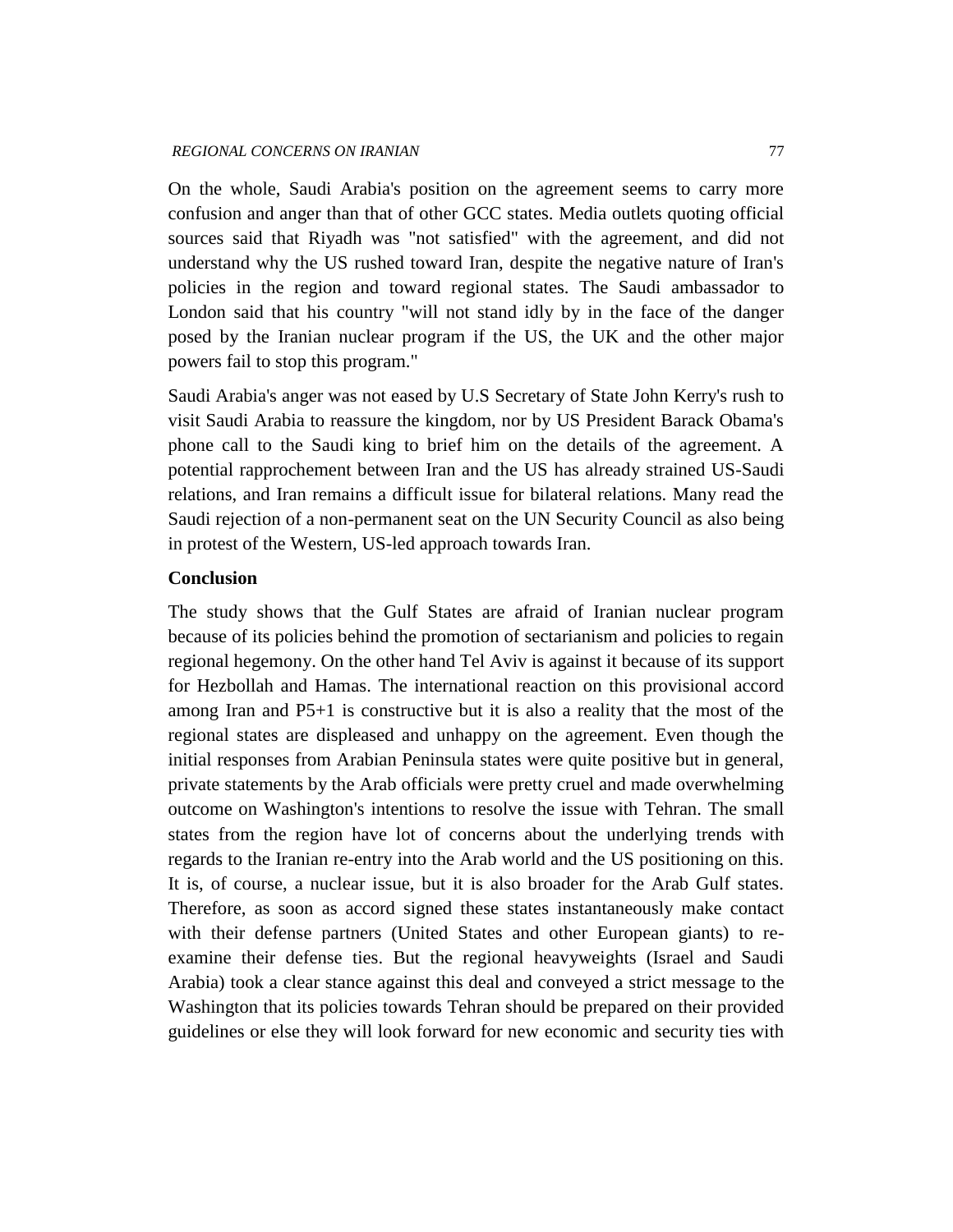those nations which value their national interests. The Saudi officials had labeled American President's approach towards Iran as imperfect and asserted that sanctions relief will be an enormous blunder that will provide Tehran more dominance in the region. The kingdom of Saudi Arabia believes that this agreement provide more power to Tehran, which intimidate its regional supremacy. In reality the deal among the world powers and Iran was quite unexpected for the Saudi and Israeli administrations therefore both of these states showed disappointment and outrageousness on U.S role in these negotiations.

The influential Israeli lobbies in United States continuously claiming that even peaceful nuclear program under the current Iranian administration is not in the favor of region. They believe a peaceful program is inherently a pathway to militant program, that there is no way to create a barrier between the two—and that if Iran wanted, it could maintain a robust civilian program for years and then, at some point, break free and become a nuclear military power (Zakaria, 2013). Thus, the Israel backed lobbies are mobilized and keenly doing their work in United States and other European states to halt this or any further agreement between Iran and P5+1. So far, the Iranian deal has only fed more fears, rather than providing comfort to regional powers, and this is something that the United States has to take very seriously. The other world powers have a lot to do to bring about a new balance, a better balance, as part of any transformation of the region. On the other hand Tehran can attain an inadequate benefit from this agreement but to become a part of international economy it seriously needs to take confidence building measures with the regional and international powers in particular with the United States. In future Tehran has to stop interfering in other state's domestic problems and good relations with Saudi Arabia and Israel is the only way which can bring the regional stability and continuity of its nuclear program.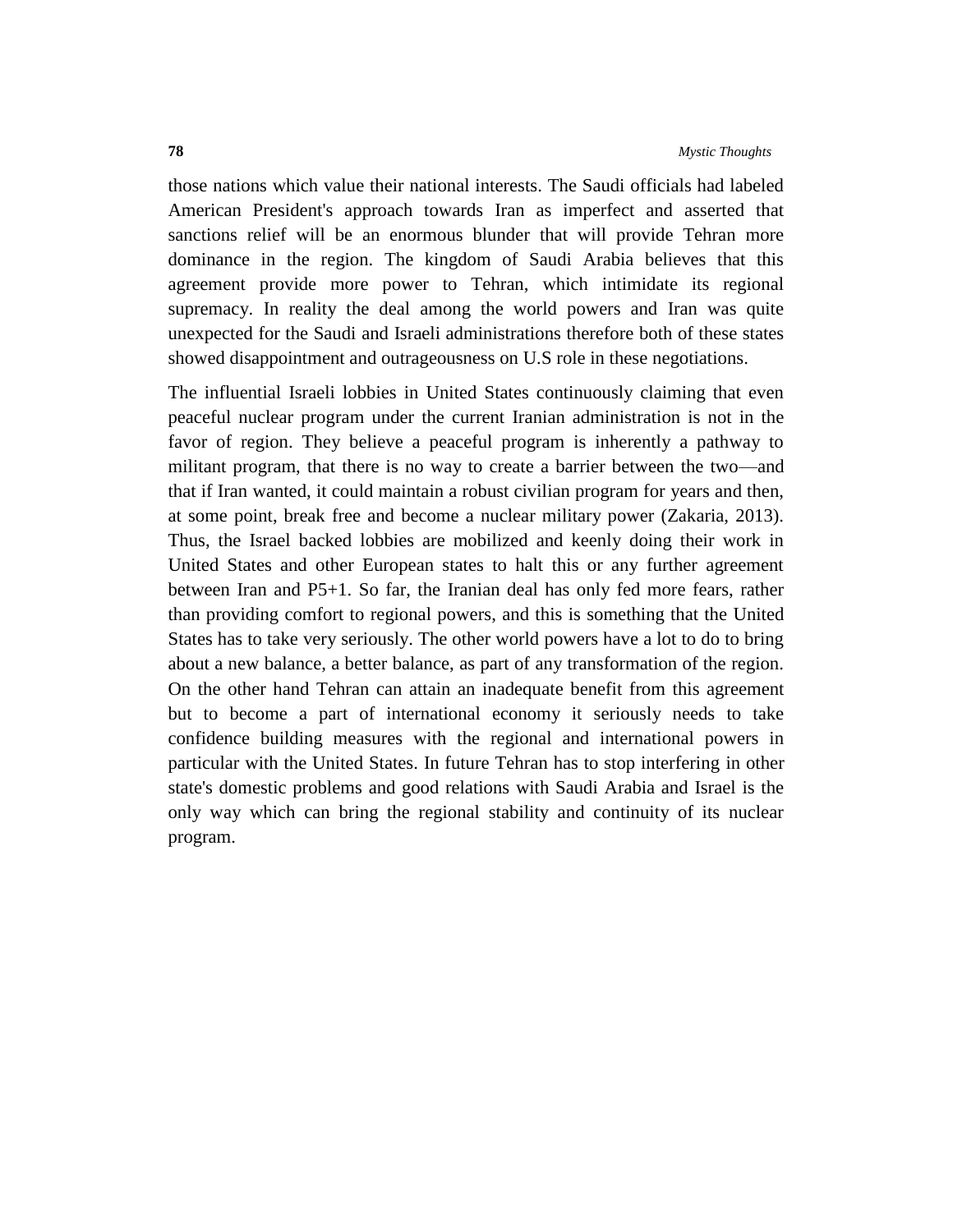### **References**

- Addis, Casey L., Blanchard, Christopher M., Katzman, Kenneth, Migdalovitz, Carol.
- Nichol, Jim., Sharp, Jeremy M., and Zanotti, Jim., (2010) Iran: Regional Perspectives and U.S. Policy, P.1, Retrieved from [http://www.parstimes.com/history/crs\\_regional\\_2010.pdf](http://www.parstimes.com/history/crs_regional_2010.pdf) (Accessed on 15 March 2012)
- Al Kaabi, Yousef H. and Al Kaabi, Khaled M. (December 2011) The Iranian Century: The Tension Between Iran and The Gulf States, P. 10, Retrieved from [http://www.dtic.mil/cgi bin/GetTRDoc?AD=ADA555928](http://www.dtic.mil/cgi%20bin/GetTRDoc?AD=ADA555928) (Accessed on 29 November 2013)
- Beehner, Lionel (20 April 2006) "Arab Views of a Nuclear Iran," Council on Foreign Relations Backgrounder, Retrieved from http://www.cfr.org/publication/10491/arab\_views\_of\_a\_nuclear\_iran.html, (Accessed on 29 May 2013)
- Cordesman, Anthony H. (Nov 2013), "The Best Deal with Iran That We Can Get", Retrieved from<http://csis.org/publication/best-deal-iran> (Accessed on January 4, 2014)
- Dorell, Oren, (25 November 2013) "Nuke deal leaves Iranian capability, Arab fears intact", USA Today, [http://www.usatoday.com/story/news/world/2013/11/24/iran-deal-middle](http://www.usatoday.com/story/news/world/2013/11/24/iran-deal-middle-east-fears/3691673/)[east-fears/3691673/](http://www.usatoday.com/story/news/world/2013/11/24/iran-deal-middle-east-fears/3691673/) (Accessed on December 30, 2013)
- "Iran-Iraq War (1980–1988)", Retrieved from [http://www.globalsecurity.org/military/world/war/iran-iraq.htm.](http://www.globalsecurity.org/military/world/war/iran-iraq.htm) (Accessed on 13 November 2013)
- "Iran nuclear deal: Key points", Retrieved from <http://www.bbc.co.uk/news/world-middle-east-25080217> (Accessed on 20 January 2014)
- Israel Ministry of Foreign Affairs, (15 November 2009) Retrieved from [http://mfa.gov.il/MFA/PressRoom/2009/Pages/PM\\_Netanyahu\\_addresses](http://mfa.gov.il/MFA/PressRoom/2009/Pages/PM_Netanyahu_addresses_Saban_Forum_15-Nov-2009.aspx) [\\_Saban\\_Forum\\_15-Nov-2009.aspx](http://mfa.gov.il/MFA/PressRoom/2009/Pages/PM_Netanyahu_addresses_Saban_Forum_15-Nov-2009.aspx) (Accessed on 12 June 2013)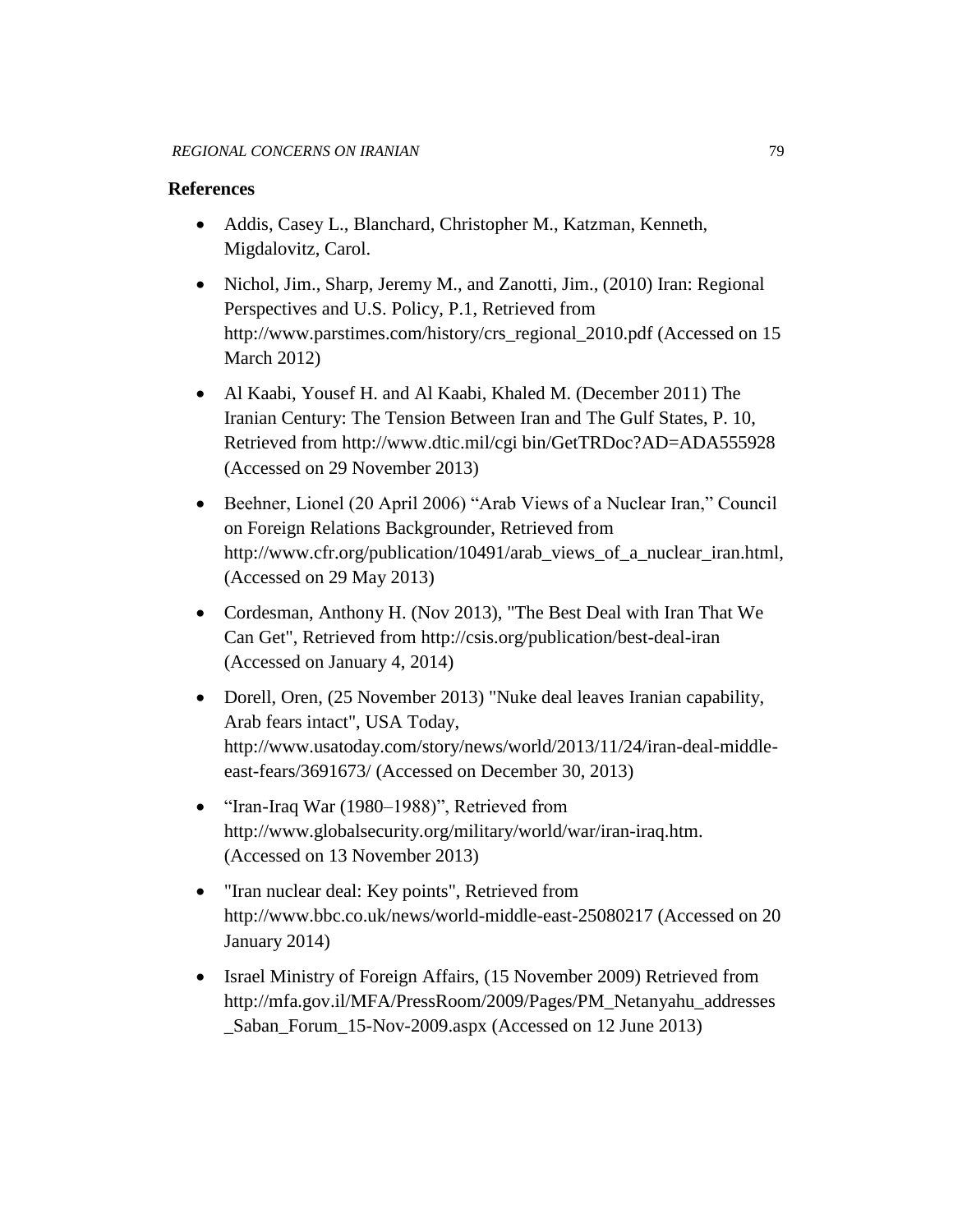- Kaye, Dalia Dassa., Nader. Alireza. and Roshan, Parisa. (2011) "Israel and Iran: A Dangerous Rivalry", P. 27, Retrieved from [http://www.rand.org/content/dam/rand/pubs/monographs/2011/RAND\\_M](http://www.rand.org/content/dam/rand/pubs/monographs/2011/RAND_MG1143.pdf) [G1143.pdf](http://www.rand.org/content/dam/rand/pubs/monographs/2011/RAND_MG1143.pdf) (Accessed on 12 June 2013)
- Longa Joseph, (2012) Then and Now: Arab Reactions to the Israeli and Iranian Nuclear Programs, Retrieved from [http://csis.org/images/stories/poni/110921\\_Longa.pdf](http://csis.org/images/stories/poni/110921_Longa.pdf) (Accessed on 02 May 2014)
- Parsi, Trita (2007) "Treacherous Alliance: the Secret Dealings of Israel, Iran, and the United States", New Haven: Yale University Press, p. 78
- "PM Netanyahu on the Geneva agreement", Retrieved from [http://mfa.gov.il/MFA/PressRoom/2013/Pages/PM-Netanyahu%27s](http://mfa.gov.il/MFA/PressRoom/2013/Pages/PM-Netanyahu%27s-remarks-at-the-start-of-the-weekly-Cabinet-meeting-24-Nov-2013.aspx)[remarks-at-the-start-of-the-weekly-Cabinet-meeting-24-Nov-2013.aspx](http://mfa.gov.il/MFA/PressRoom/2013/Pages/PM-Netanyahu%27s-remarks-at-the-start-of-the-weekly-Cabinet-meeting-24-Nov-2013.aspx) (Accessed on 1 January 2014)
- Rothkopf, David (Nov 24, 2013) "Iran deal a risk worth taking", Retrieved from<http://edition.cnn.com/2013/11/24/opinion/rothkopf-iran-deal/> (Accessed on January 04, 2014)
- Sadr, Ehsaneh I. (Summer 2005) "The Impact of Iran's Nuclearization on Israel," Middle East Policy, Vol. XII, No. 2, pp. 58–72
- "Saudi Arabia welcomes Iran nuclear agreement", Al Jazeera, November 25, 2013, Retrieved from [http://www.aljazeera.com/news/middleeast/2013/11/saudi-arabia](http://www.aljazeera.com/news/middleeast/2013/11/saudi-arabia-welcomes-iran-nuclear-agreement-2013112513519366380.html)[welcomes-iran-nuclear-agreement-2013112513519366380.html](http://www.aljazeera.com/news/middleeast/2013/11/saudi-arabia-welcomes-iran-nuclear-agreement-2013112513519366380.html)  (Accessed on December 17, 2013)
- Stracke, Nicole, (April 2008) Nuclear Non-Proliferation from a Gulf Perspective, Retrieved from http://library.fes.de/pdffiles/iez/global/05354.pdf 11 (Accessed on 25 December 2010)
- Tomlinson, Hugh (2010) "Saudi Arabia gives Israel clear skies to attack Iranian nuclear sites", The Times, 12 June, Retrieved from http://www.timesonline.co.uk/tol/news/world/middle\_east/article7148555. ece, (Accessed on 21 Apr 2011)